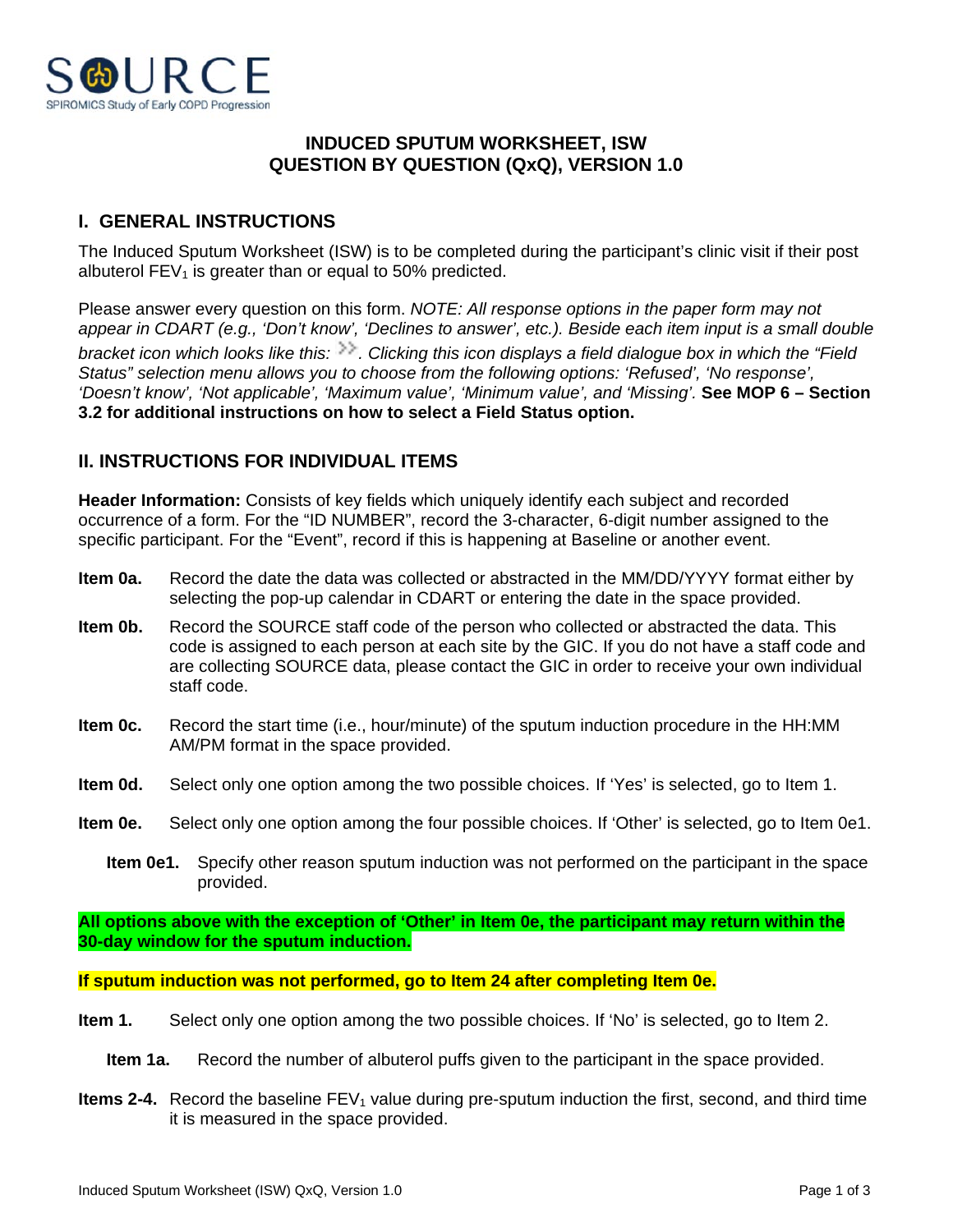- **Item 5.** Record the name of the study staff or PI who reviewed the baseline spirometry measures in the space provided.
- **Item 6.** Select only one option among the two possible choices. If 'No' is selected, go to Item 17.
- **Item 7.** Record the best  $FEV_1$  value from Trials  $#1-3$  in the first space provided for calculations. Then, select **Save and Reload** at the bottom of the page/screen, and CDART will multiply this value by 0.9 to prefill the second space provided. *NOTE: Use this CDART calculated value to determine if saline is to be increased to 3% NaCl after the first 7 minutes.*
- **Item 8.** Record the best FEV<sub>1</sub> value from Trials #1-3 in the first space provided for calculations. Then, select **Save and Reload** at the bottom of the page/screen, and CDART will multiply this value by 0.8 to prefill the second space provided. *NOTE: Use this CDART calculated value to discontinue the procedure and give albuterol. Perform PFTs at 10 minutes post administration.*

### **First 7 minutes measure:**

- **Item 9.** Record the  $FEV_1$  value at 2 minutes at 3% NaCl. If  $FEV_1$  drops less than 20%, continue.
- **Item 10.** Record the  $FEV_1$  value at 7 minutes at 3% NaCl. If  $FEV_1$  drops less than 20%, continue.
- **Item 11.** Select only one option among the two possible choices. If 'No' is selected, go to Item 17. *NOTE: If FEV1 drops greater than or equal to 20%, then stop the sputum induction procedure.*
	- **Item 11a.** Select only one option among the two possible choices. *NOTE: If FEV1 drops less than 10%, increase to 4% NaCl after the sample is collected. If FEV1 drops equal to or between 10-19%, continue at 3% NaCl.*

#### **Second 7 minutes measure:**

- **Item 12.** Record the  $FEV_1$  value at 2 minutes. If  $FEV_1$  drops less than 20%, continue.
- **Item 13.** Record the  $FEV_1$  value at 7 minutes. If  $FEV_1$  drops less than 20%, continue.
- **Item 14.** Select only one option among the two possible choices. If 'No' is selected, go to Item 17. *NOTE: If FEV1 drops greater than or equal to 20%, then stop the sputum induction procedure.*
	- **Item 14a.** Select only one option among the three possible choices. *NOTE: If % NaCl was not increased in Item 11a, continue at 3% NaCl. If % NaCl was increased to 4% in Item 11a and FEV1 drops less than 10%, increase to 5% NaCl. If FEV1 drops equal to or between 10-19%, continue at 4% NaCl.*

### **Third 7 minutes measure:**

- **Item 15.** Record the  $FEV_1$  value at 2 minutes. If  $FEV_1$  drops less than 20%, continue.
- **Item 16.** Record the final  $FEV_1$  value at 7 minutes, and the sputum induction is complete.
	- **Item 16a.** Select only one option among the two possible choices.